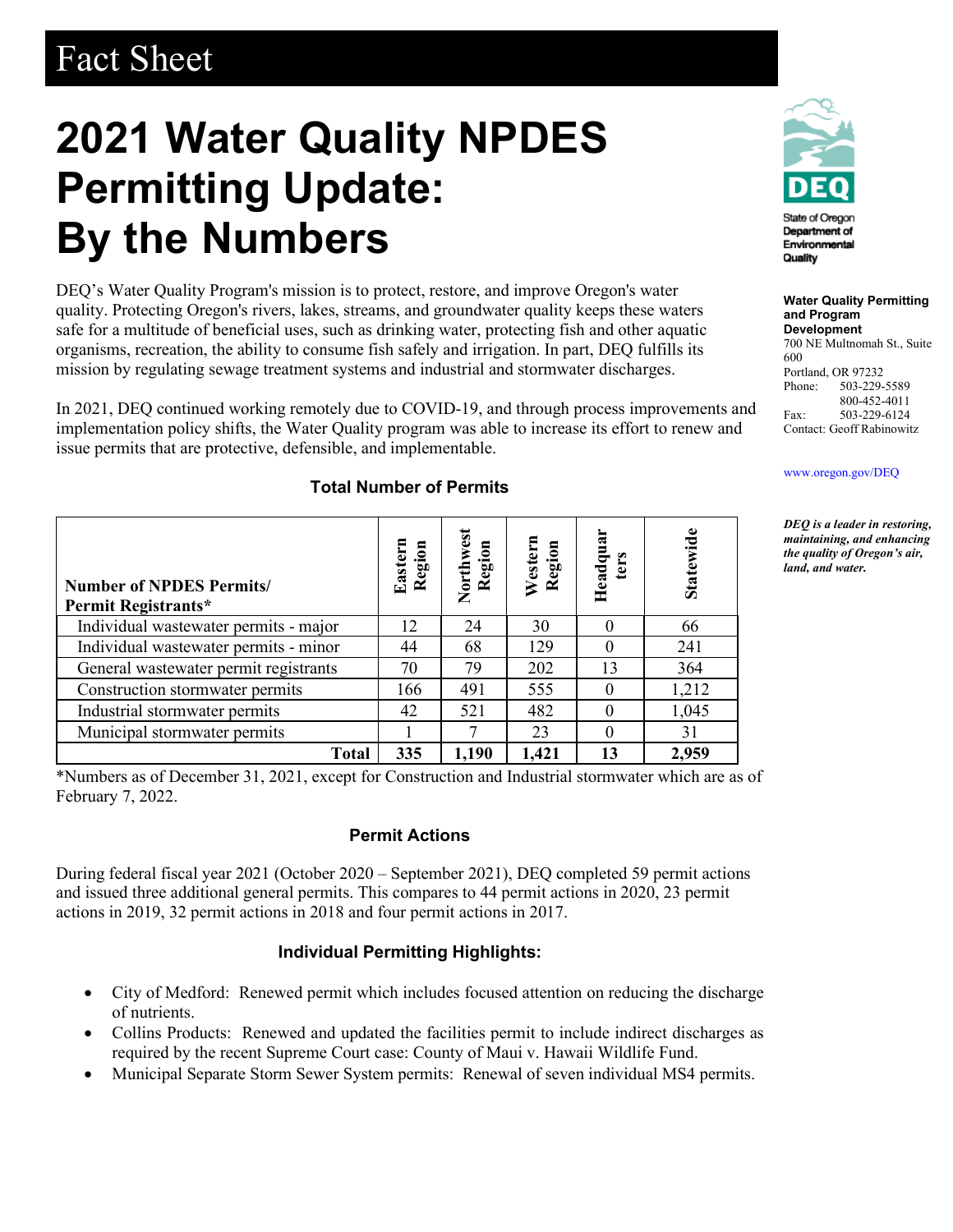#### **General Permitting Highlights:**

In 2021, three general permits were renewed/issued:

- Petroleum hydrocarbon cleanup (1500A)
- Industrial stormwater (1200-Z)
- Construction stormwater (1200-CN)

In 2022, DEQ plans to renew the following general permits:

- Non-contact cooling water (100J)
- Pesticide application (2300A)
- Off-stream Placer Mining (600)
- Confined Animal Feeding Operation, which is issued jointly with the Oregon Department of Agriculture.
- Vehicle and Equipment Wash water (1700A)
- Construction Stormwater general permit for public entities (1200-CA)



DEQ regulates discharge of pollutants to waterways by issuing federal National Pollutant Discharge Elimination System (NPDES) permits to point source discharges of wastewater and stormwater. Under the federal NPDES permit program, permits are issued for a maximum of a five-year term. However, as of December 2021 approximately 65 percent of NPDES permits in Oregon have not been renewed on time. These out-of-date permits and their associated requirements remain in effect but may not contain conditions that reflect updated standards and water quality conditions.

DEQ's [Water Quality NPDES Individual Permit Issuance Plan for FFY 2022](https://www.oregon.gov/deq/wq/Documents/wqpPIP2022.pdf) and the [Water Quality NPDES](https://www.oregon.gov/deq/wq/Documents/wqp5yrPIP.pdf)  [Individual Five-year Issuance Plan for 2022-2026](https://www.oregon.gov/deq/wq/Documents/wqp5yrPIP.pdf) can be found on the DEQ Water Quality permitting webpage. DEQ also developed a [Five-Year General Permit Issuance Plan](https://www.oregon.gov/deq/FilterDocs/wqpNPDESpip2020.pdf) in 2021.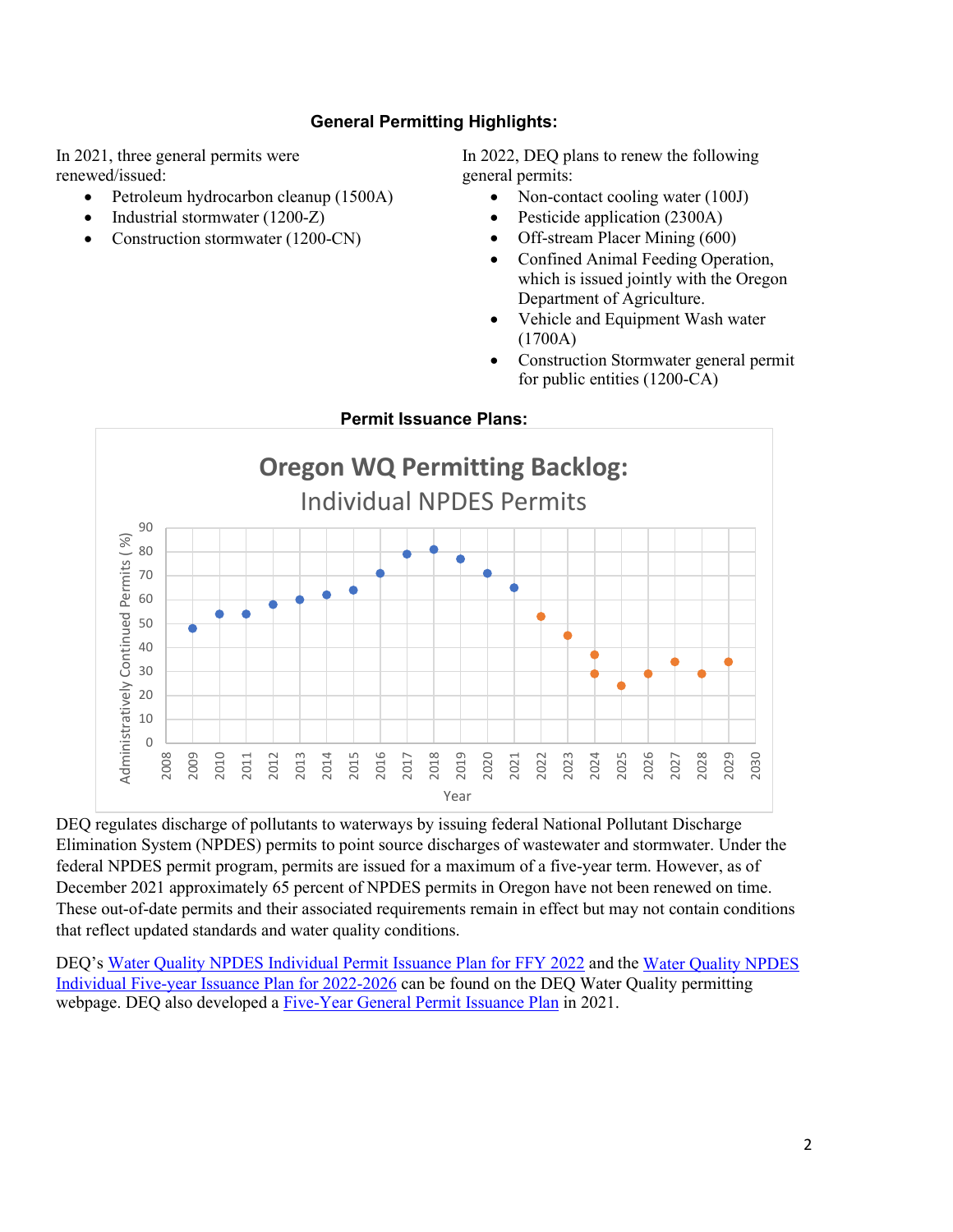#### **Inspections**

| <b>Permit Type</b> |              |                           | 2019 | 2020 | 2021 |  |
|--------------------|--------------|---------------------------|------|------|------|--|
| Wastewater         | <b>NPDES</b> | Individual                | 56   | 22   | 30   |  |
|                    |              | General                   |      |      |      |  |
| Stormwater         | <b>NPDES</b> | Individual                |      |      |      |  |
|                    |              | General                   | 132  | 108  |      |  |
|                    |              | Total # of Inspections    | 189  | 132  | 101  |  |
|                    |              | <b>Total # of Permits</b> | N/A  | 3025 | 2959 |  |

Note: Totals include all site visit types and exclude 401 certifications, UIC rule authorized discharges, and onsite permits. Numbers are for each calendar year.

#### **Discharge Monitoring Reports**

| <b>Number of DMRs Submitted Annually</b>     | <b>Eastern</b><br>Region | Northwest<br>Region | Western<br>Region | Statewide |
|----------------------------------------------|--------------------------|---------------------|-------------------|-----------|
| NPDES individual permit DMRs (via NetDMR)    | 1,129                    | 2,246               | 2,852             | 6,227     |
| NPDES general permits DMR review (via paper) | 126                      | 515                 | 1,073             | 1,714     |
| NPDES general permits DMR review (via YDO)   | 30                       | 165                 | 308               | 503       |

Note: Totals include DEQ-administered permits/permit registrants only. Numbers are through December 31, 2021.

### **Non-Formal Enforcement**

|                    |              |            |                | 2019              |                                                   |               | 2020         |                   |                                                    | 2021             |                  |                   |                                                             |                   |
|--------------------|--------------|------------|----------------|-------------------|---------------------------------------------------|---------------|--------------|-------------------|----------------------------------------------------|------------------|------------------|-------------------|-------------------------------------------------------------|-------------------|
| <b>Permit Type</b> |              |            | Penalty        | Letter<br>Warning | with<br>to Correct<br>Letter<br>Warning<br>Option | Total<br>2019 | Penalty      | Letter<br>Warning | Letter with<br><b>Option to Correct</b><br>Warning | $2020$ Total     | Penalty          | Letter<br>Warning | Letter with<br>Correct<br>$\mathbf{c}$<br>Warning<br>Option | <b>2021 Total</b> |
| Wastewater         | <b>NPDES</b> | Individual | 19             | 24                | 9                                                 | 52            | 19           | 44                | 13                                                 | 76               | 30               | 74                | 17                                                          | 121               |
|                    |              | General    | 5              |                   | 3                                                 | 9             | $\mathbf{0}$ | 2                 |                                                    | 3                | $\overline{2}$   | $\overline{0}$    | $\overline{0}$                                              | $\overline{2}$    |
| Stormwater         | <b>NPDES</b> | Individual | $\overline{0}$ | $\mathbf{0}$      |                                                   | 1             | $\mathbf{0}$ | $\mathbf{0}$      | $\mathbf{0}$                                       | $\boldsymbol{0}$ | $\boldsymbol{0}$ | $\mathbf{0}$      | $\overline{0}$                                              | $\mathbf{0}$      |
|                    |              | General    | 33             | 42                | 86                                                | 186           | 21           | 18                | 68                                                 | 114              | 9                | 11                | 26                                                          | 46                |
| <b>Total</b>       |              |            |                | 67                | 99                                                | 248           | 40           | 64                | 82                                                 | 193              | 41               | 85                | 43                                                          | 169               |

Note: Totals include enforcement actions issued between Jan. 1, 2019, and Dec. 31, 2021, for NPDES and WPCF permits and permit registrants and exclude enforcements related to onsite wastewater treatment systems and unpermitted facilities.